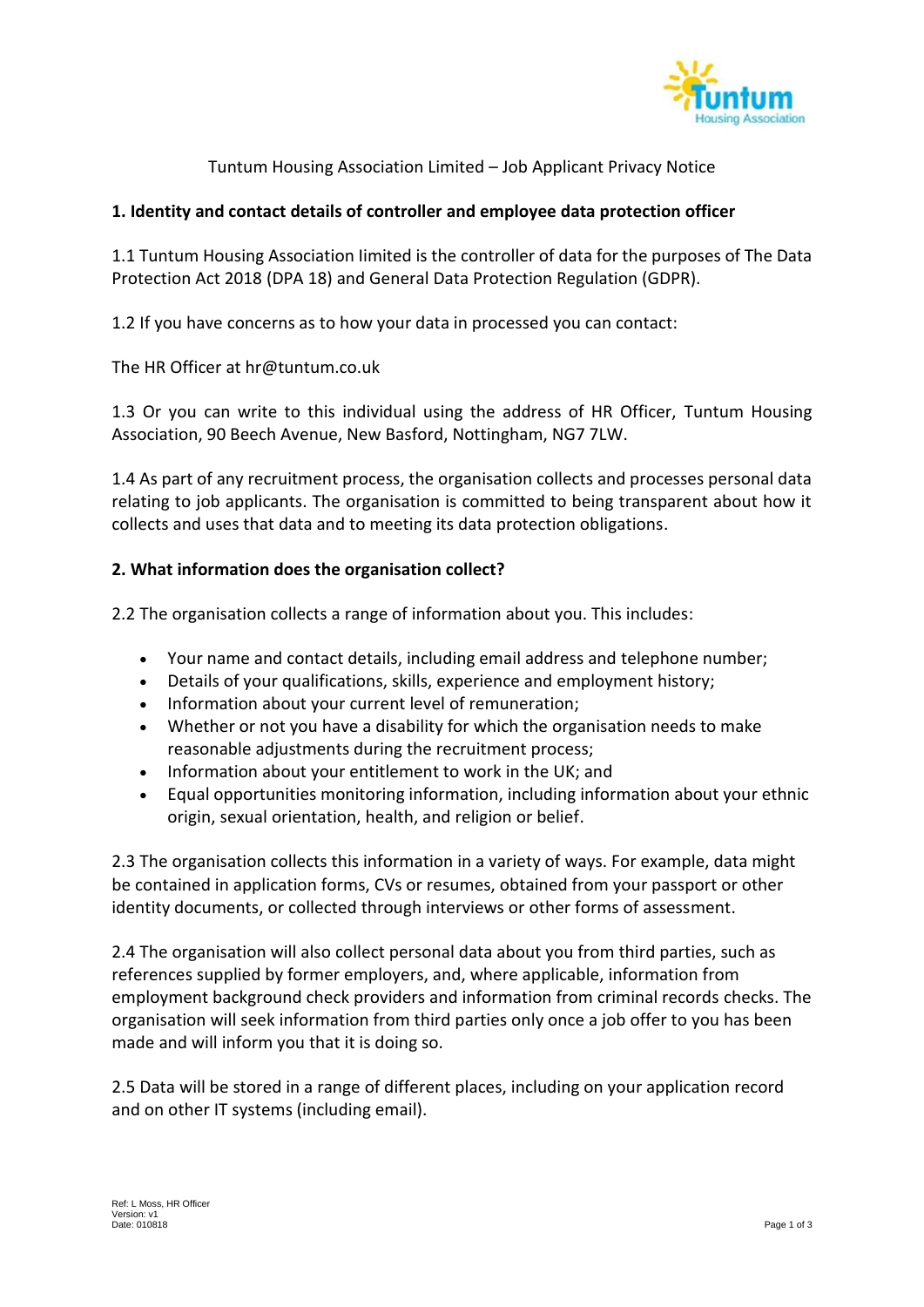

### **3. Why does the organisation process personal data?**

3.1 The organisation needs to process data to take steps at your request prior to entering into a contract with you. It also needs to process your data to enter into a contract with you.

3.2 In some cases, the organisation needs to process data to ensure that it is complying with its legal obligations. For example, it is required to check a successful applicant's eligibility to work in the UK before employment starts.

3.3 The organisation has a legitimate interest in processing personal data during the recruitment process and for keeping records of the process. Processing data from job applicants allows the organisation to manage the recruitment process, assess and confirm a candidate's suitability for employment and decide to whom to offer a job. The organisation may also need to process data from job applicants to respond to and defend against legal claims.

3.4 The organisation processes health information if it needs to make reasonable adjustments to the recruitment process for candidates who have a disability. This is to carry out its obligations and exercise specific rights in relation to employment.

3.5 Where the organisation processes other special categories of data, such as information about ethnic origin, sexual orientation, health, religion or belief, age, gender or marital status, this is done for the purposes of equal opportunities monitoring with the explicit consent of job applicants, which can be withdrawn at any time.

3.6 For some roles, the organisation is obliged to seek information about criminal convictions and offences. Where the organisation seeks this information, it does so because it is necessary for it to carry out its obligations and exercise specific rights in relation to employment.

3.7 The organisation will not use your data for any purpose other than the recruitment exercise for which you have applied.

#### **4. Who has access to data?**

4.1 Your information will be shared internally for the purposes of the recruitment exercise. This includes the HR Officer, interviewers involved in the recruitment process, managers in the business area with a vacancy and IT staff if access to the data is necessary for the performance of their roles.

4.2 The organisation will not share your data with third parties, unless your application for employment is successful and it makes you an offer of employment. The organisation will then share your data with former employers to obtain references for you and, where appropriate, employment background check providers to obtain necessary background checks and the Disclosure and Barring Service to obtain necessary criminal records checks.